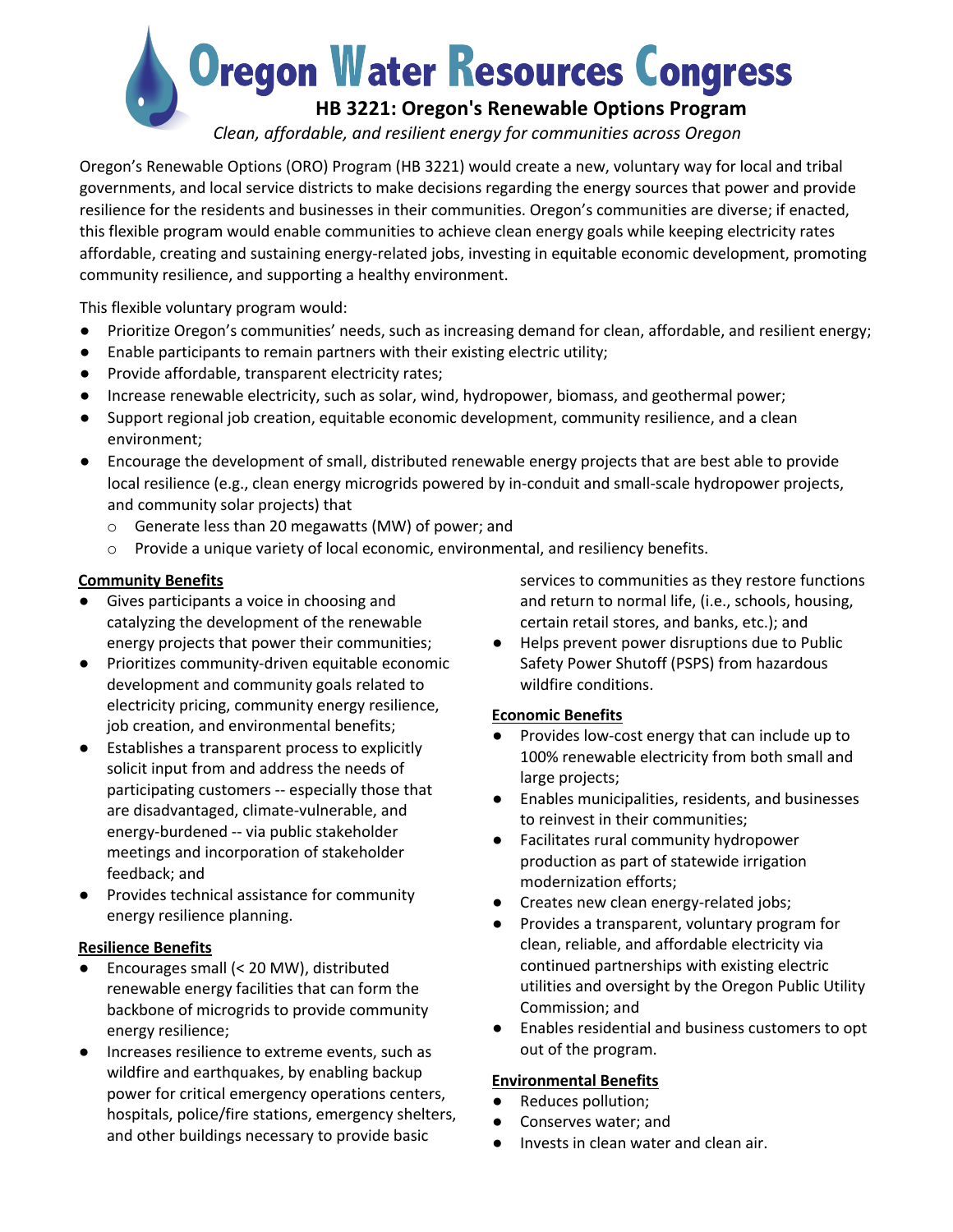#### **What Are the Steps Involved in the ORO Program?**

*Step 1: Creation of the ORO Program*

● The Oregon Public Utility Commission (OPUC) manages a rulemaking process and launches the ORO Program.

## *Step 2: Interested Community Creates an ORO Program Application*

- An interested community (led by a local or tribal government or local service district) conducts an engagement process to explicitly solicit input from and address the needs of community members, especially those that are disadvantaged, climate-vulnerable, and energy-burdened;
	- o The community may consult the Public Purpose Fund Administrator for technical expertise, if desired;
- The community determines the factors of importance for use in the prioritization of scoping and sourcing renewable energy projects as part of the ORO Program Application, including, but not limited to: amount of renewable electricity desired from small and large projects by specific dates; electricity pricing; community energy resilience principles; job creation; and environmental benefits; and
- The community creates the final ORO Program Application and submits it to the OPUC.

## *Step 3: Review of the Community ORO Program Application*

- Three entities review the ORO Program Application:
	- o The Public Purpose Fund Administrator;
	- $\circ$  The investor-owned utility (IOU) currently providing electricity service to the community; and
	- o The OPUC.

## *Step 4: The IOU and Public Purpose Fund Administrator Create an ORO Program Proposal to Submit Back to the Community*

- The Public Purpose Fund Administrator and IOU provide information on how the ORO Program Application would affect the factors of importance identified by the community, e.g., impacts on electricity rates for participating customers;
- The Public Purpose Fund Administrator and IOU solicit projects that could meet the needs outlined in the ORO Program Application; and
- Based on these factors, the IOU creates an ORO Program Proposal to submit back to the community for consideration.

### *Step 5: Review of the ORO Program Proposal*

- Four types of entities review the ORO Program Proposal:
	- o The interested community;
	- o The OPUC;
	- o An independent evaluator hired by the OPUC; and
	- o Other interested intervenors.

*Step 6: The IOU and Public Purpose Fund Administrator Make Revisions to the ORO Program Proposal*

- The interested community may propose revisions to the ORO Program Proposal based on the information provided by the review conducted in step 5 and communicates these desired revisions to the OPUC;
- The OPUC identifies revisions and directs the IOU to make revisions to the ORO Program Proposal; and
- The IOU makes revisions to ORO Program Proposal and submits the Final Proposal back to the OPUC.

### *Step 7: Approval and Implementation of Final ORO Program Proposal*

- The OPUC approves the final ORO Program Proposal; and
- ORO Program implementation begins for the community.

For more information or to provide feedback or suggestions, please contact either of the individuals listed below:

April Snell Jed Jorgensen Oregon Water Resources Congress Farmers Conservation Alliance aprils@owrc.org in the state of the state of the state of the state of the state of the state of the state of t (503) 363-0121 (541) 256-4450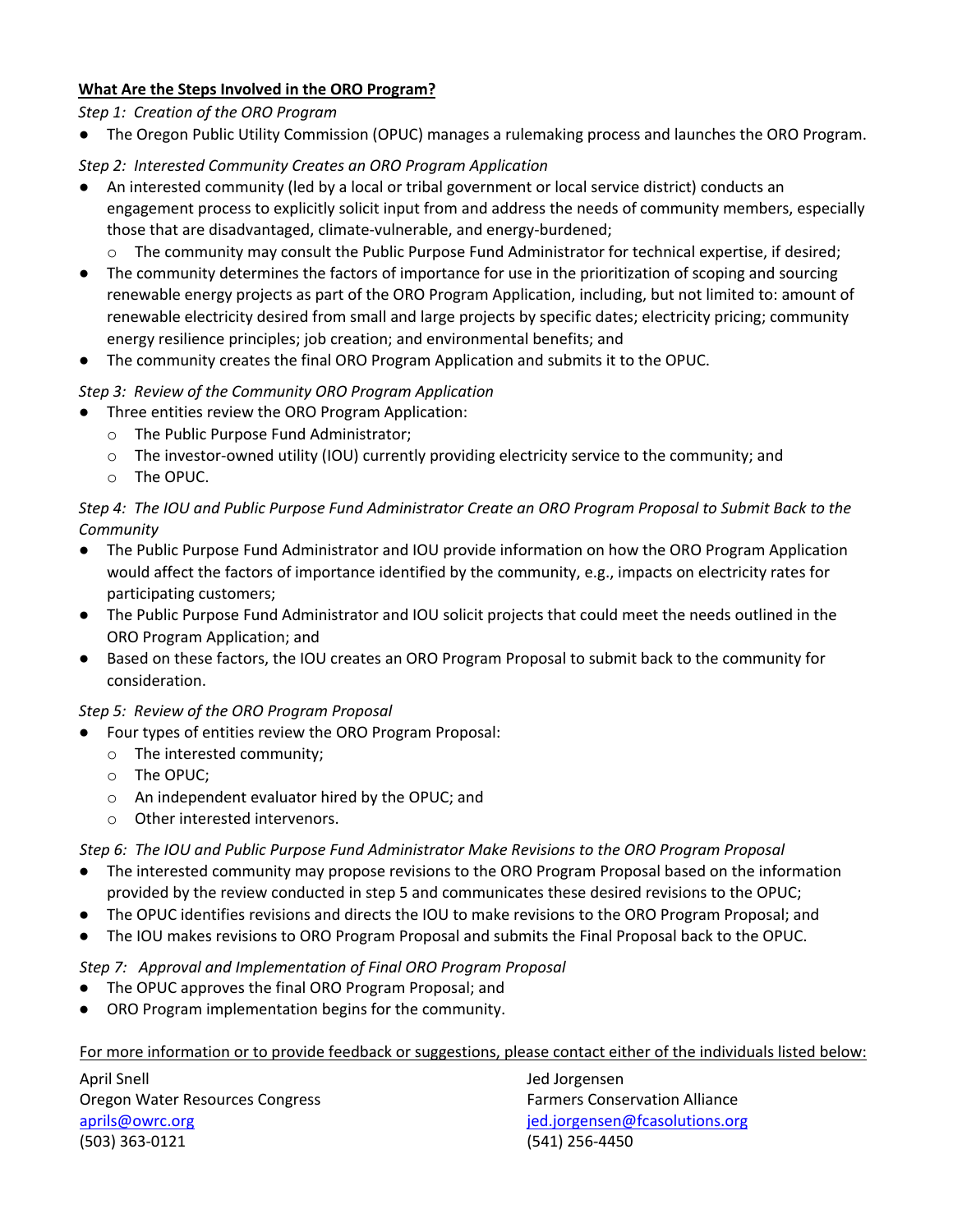# **Oregon's Renewable Options Program Frequently Asked Questions**

#### **Who can participate?**

Oregon's Renewable Options (ORO) Program would create a new, voluntary way for local and tribal governments, and local service districts to make decisions regarding the energy sources that power and provide resilience for the residents and businesses in their communities.

#### **What if I do not want to participate?**

The ORO Program would be entirely voluntary. If a government or local service district elects to join the ORO Program, residential and business customers would have the opportunity to opt out.

### **What if too many customers decide to opt-out?**

The ORO Program requires that local and tribal governments and local service districts conduct an engagement process to explicitly solicit input from and address the needs of community members, especially those that are disadvantaged, climate-vulnerable, and energy-burdened, before submitting an ORO Program Application. Information about the level of enthusiasm for the ORO Program from residential and business customers will be assessed in advance of submitting an Application, and if there is not sufficient interest, participants may decide not to submit an Application.

#### **How would different jurisdictions work together on the ORO Program?**

The ORO Program is voluntary and provides for flexibility for jurisdictions who wish to work together on creating Applications. For example, under the ORO Program, jurisdictions that overlap (e.g., a city government within the jurisdiction of a county government) or jurisdictions that do not overlap (e.g., two city governments) may work together on an application. If desired, the Public Purpose Fund Administrator Energy Trust could help the communities involved to figure out the best path forward for joint Application submissions.

### **Which electric utilities does the ORO Program apply to?**

The ORO Program applies only to investor-owned utilities (IOUs), including Pacific Power, Portland General Electric, and Idaho Power, which are regulated by the Oregon Public Utility Commission (OPUC). It is our understanding that there is nothing prohibiting municipal or cooperative electric utilities from creating similar types of programs.

### **How does the ORO Program differ from Community Choice Aggregation (CCA)?**

When a community adopts a CCA approach, it severs its energy supply relationship with its investor-owned utility. Under this policy model, the CCA offers different power generation sources to the consumers and the incumbent utility is responsible for the transmission and distribution of that electricity.

The ORO Program differs from CCA in that it would enable participants to remain partners with their existing electric utility. It would simply enable Oregon's state, local, and tribal governments, and local service districts to have greater options regarding the energy sources that power their residences and businesses while increasing the resilience of their communities.

### **How does the ORO Program differ from existing voluntary programs provided by Pacific Power (PAC) and Portland General Electric (PGE)?**

PAC's Blue Sky Program and PGE's Green Future Program provide opportunities for individual customers to choose to buy clean power, to invest in habitat restoration, and in the case of the Green Future Program make choices about getting power from wind or solar. However, PAC and PGE's choice programs do not enable communities to choose the energy from specific projects based on community resilience goals, or to elect or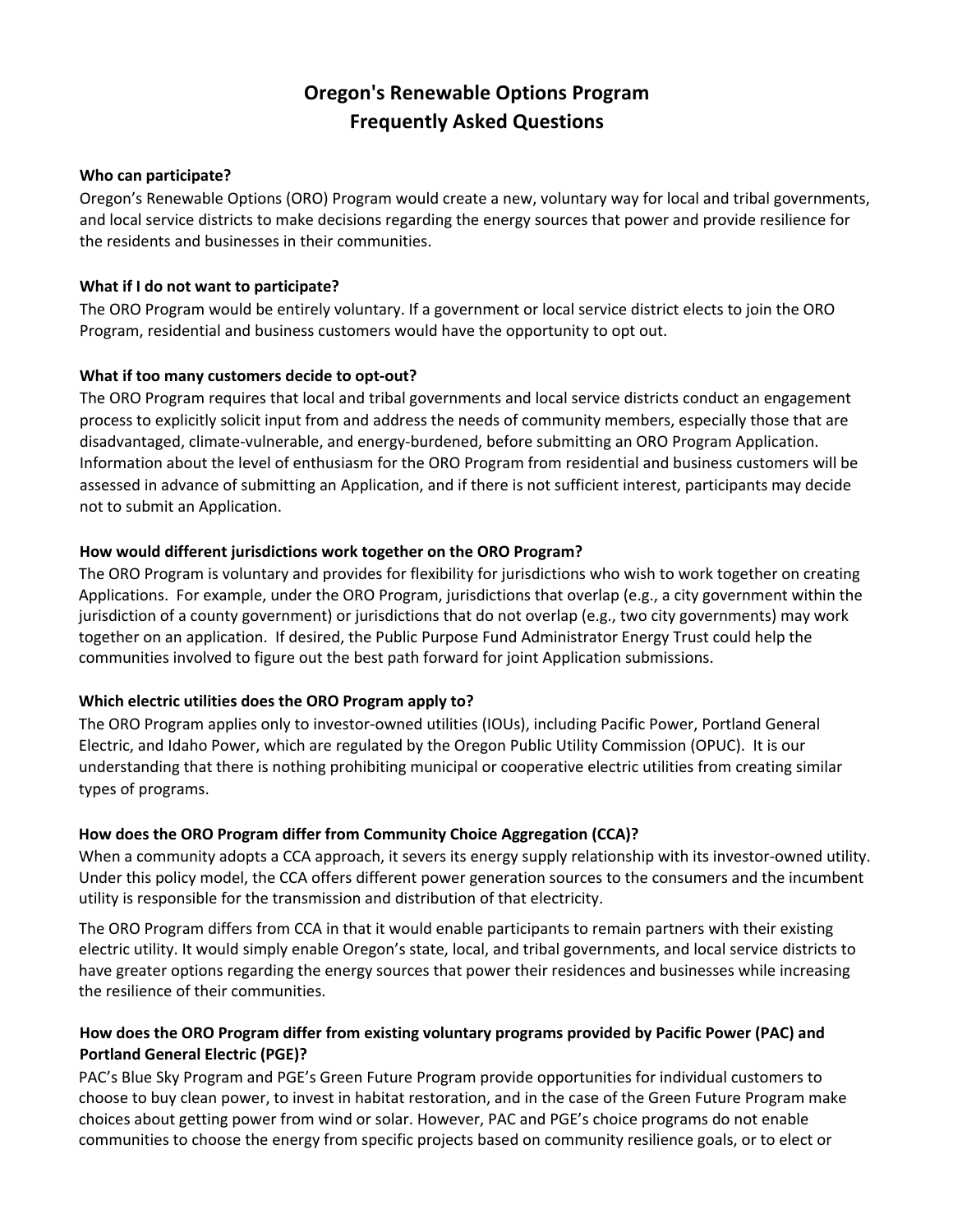decline specific sources of renewable energy. In addition, the OPUC does not believe that PAC's Blue Sky Select Program is appropriate for use on a community-wide basis.<sup>1</sup>

In contrast, the ORO Program would enable a community to choose specific renewable projects in support of community-defined goals around regional job creation, equitable economic development, community resilience, and a clean environment. The ORO Program would also provide transparency into how new rates are determined through oversight by the OPUC and review by an independent evaluator.

For example, under the ORO Program:

- A rural community could choose energy from a local, small-scale hydropower project that is developed as a result of irrigation modernization to support their community resilience and economic development goals.
- An urban community could choose a solar project coupled with battery storage to create a microgrid at a community center in support of local energy resilience and environmental justice goals.

## **Why do we need the ORO Program?**

Oregon's communities are diverse, and there is no "one-size-fits-all" strategy to meet community energy needs and goals. The current PAC and PGE voluntary programs are rigid and some lack transparency and oversight from the OPUC. Oregon's communities need the flexibility to determine the locally-appropriate, low-cost types of renewable electricity projects that can meet their requirements.

The ORO Program would be a flexible voluntary program that:

- Prioritizes a communities' needs, such as increasing demand for clean, affordable, and resilient energy;
- Enables participants to remain partners with their existing electric utility;
- Provides affordable, transparent electricity rates;
- Increases renewable electricity, such as solar, wind, hydropower, biomass, and geothermal power;
- Supports regional job creation, equitable economic development, community resilience, and a clean environment; and
- Encourages the development of small, distributed renewable energy projects that are best able to provide local resilience (e.g., clean energy microgrids powered by in-conduit and small-scale hydropower projects, and community solar projects) that
	- o Generate less than 20 megawatts (MW) of power; and
	- o Provide a unique variety of local economic, environmental, and resiliency benefits.

## **How does the ORO Program consider the needs of energy burdened, disadvantaged, and climate-vulnerable communities?**

A major focus of the ORO Program is to increase community energy resilience in an affordable way. The Program recognizes that each community has unique needs and goals and that community members must be able to participate or lead, as desired, in the design of a successful community energy resilience strategy. That is why the ORO Program would establish processes to ensure that the voices of energy-burdened, disadvantaged and climate -ulnerable community members are explicitly considered and incorporated into community energy resilience planning.

As envisioned, the ORO Program:

- Gives participants a voice in choosing and catalyzing the development of the renewable energy projects that power their communities;
- Prioritizes community-driven equitable economic development community goals related to electricity pricing, community energy resilience, job creation, and environmental benefits;

 $1$  OPUC Order 20-473, published December 18, 2020. Page 134 states, "...we caution PacifiCorp not to consider Schedule 272 an appropriate mechanism to provide community-wide green tariffs." https://apps.puc.state.or.us/orders/2020ords/20- 473.pdf